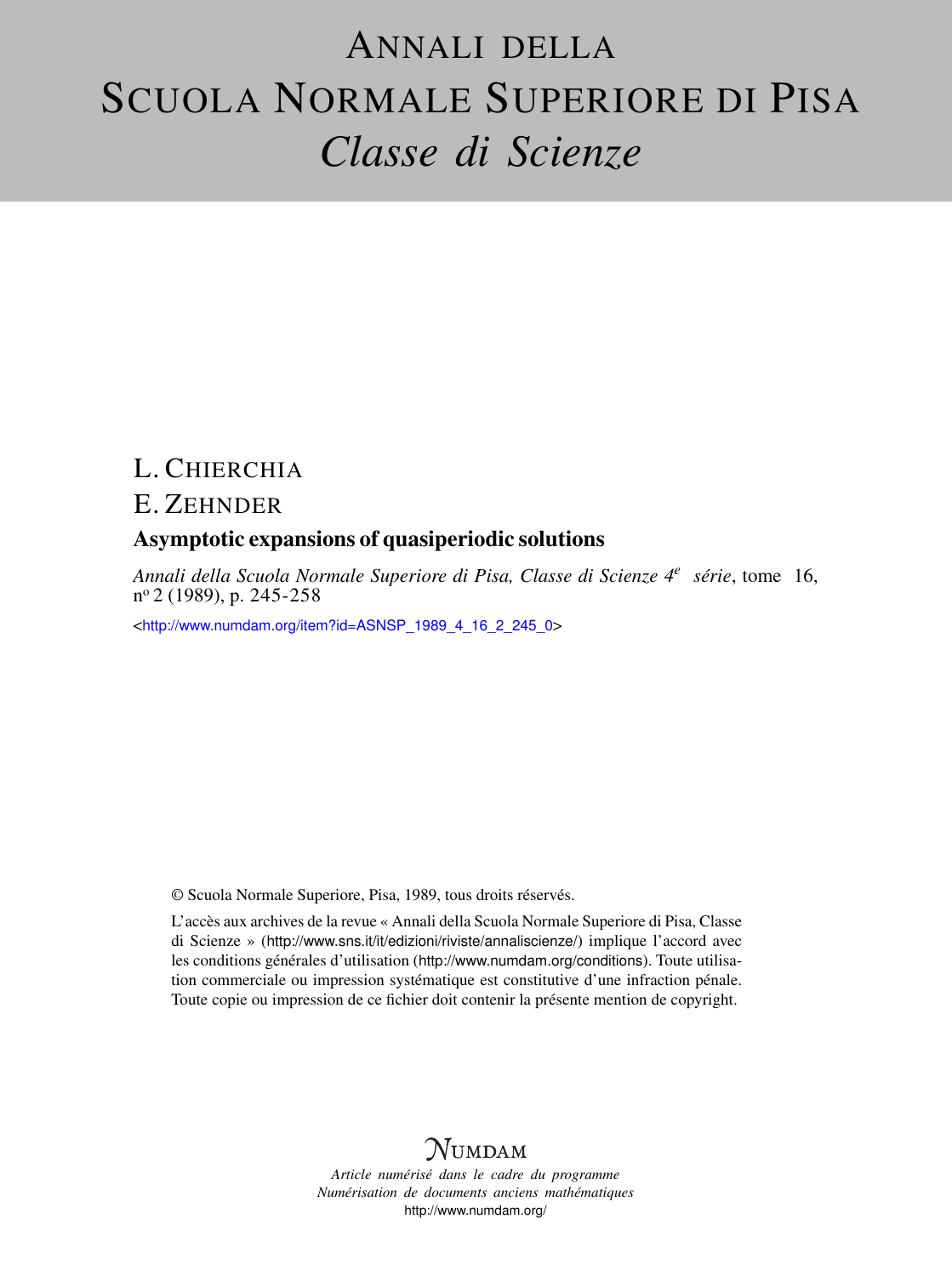#### Asymptotic Expansions of Quasiperiodic Solutions

#### L. CHIERCHIA - E. ZEHNDER

#### 1. - Introduction

We first describe the existence problem of quasiperiodic solutions in a general setting and consider a Lagrangian function  $F = F(t, x, p)$ ,

$$
(1.1) \tF(t,x,p) \text{ defined on } T^{n+1} \times \mathbb{R}^n,
$$

i.e. periodic in  $(t, x) \in \mathbb{R}^{n+1}$  with periodic 1,  $T^{n+1} = \mathbb{R}^{n+1}/\mathbb{Z}^{n+1}$ . The aim is to find special solutions of the associated Euler-equations

(1.2) 
$$
\frac{d}{dt} F_p(t, x(t), \dot{x}(t)) = F_x(t, x(t), \dot{x}(t)).
$$

We shall call, in the following, a solution  $x(t)$  quasiperiodic with frequencies  $\omega$ , if it is of the form

$$
(1.3) \t x(t) = U(t, \omega t),
$$

where  $\omega \in \mathbb{R}^n$  is a given vector with rationally independent components, and where

(1.4) 
$$
U(t, \vartheta) - \vartheta =: u(t, \vartheta) \text{ is defined on } T^{n+1}
$$

i.e. is periodic in  $(t, \vartheta)$ . Inserting (1.3) into (1.2), one obtains the nonlinear partial differential equation for U:

$$
(1.5) \tDF_p(t, U, DU) = F_x(t, U, DU),
$$

where

(1.6) 
$$
D = D(\omega) = \sum_{j=1}^{n} \omega_j \frac{\partial}{\partial \vartheta_j} + \frac{\partial}{\partial t}.
$$

Pervenuto alla Redazione il 19 Aprile 1989.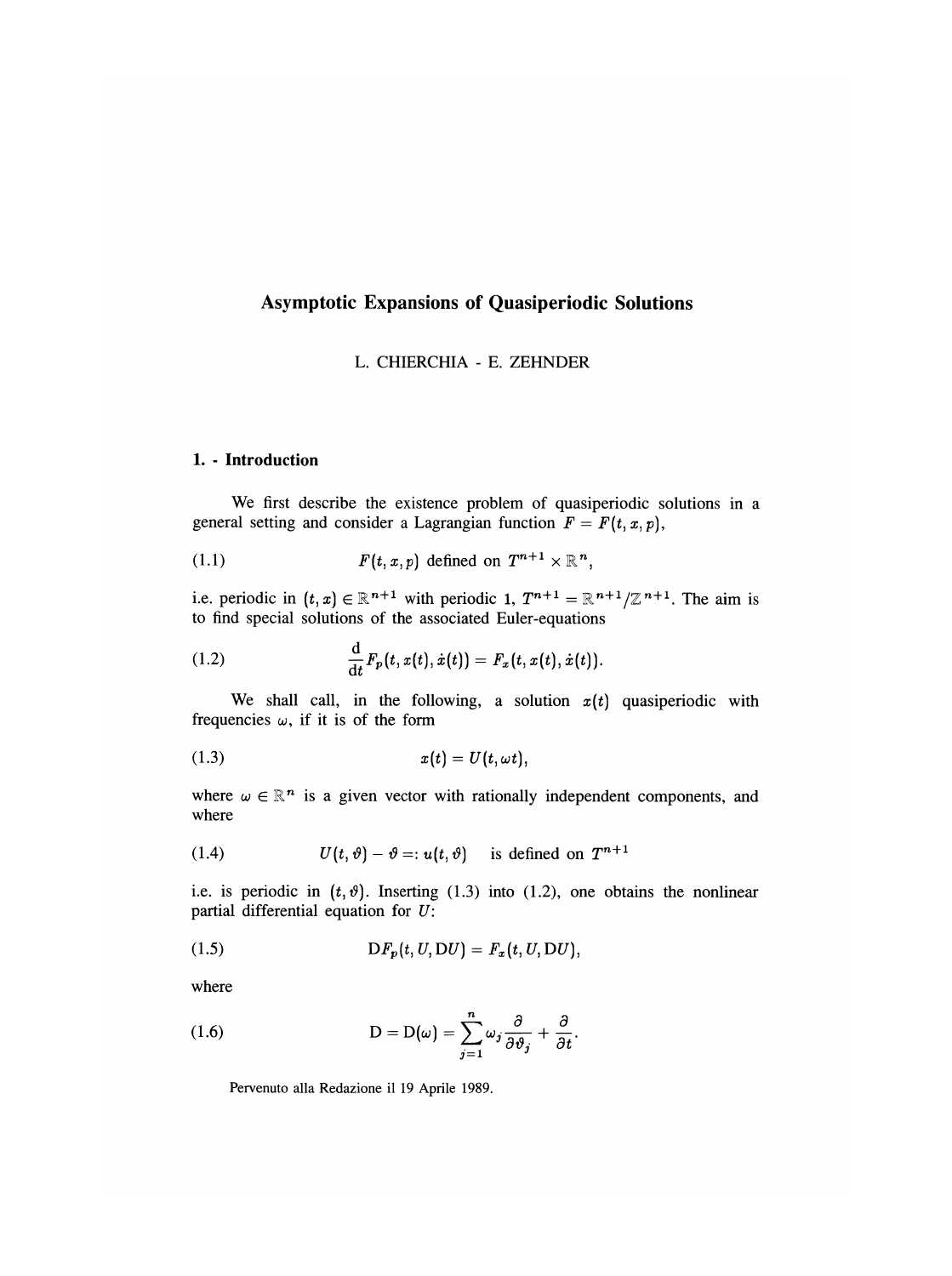The differential operator D depends on the frequencies  $\omega = (\omega_1, \dots, \omega_n)$ . It is the differentiation in the direction  $(\omega, 1)$ . Restricting our attention to functions of the special form

(1.7) 
$$
F(t,x,p) = \frac{1}{2}|p|^2 + f(t,x),
$$

the equation to be solved becomes

$$
(1.8) \t\t\tD2 u = fx(t, \vartheta + u)
$$

for  $u(t, \vartheta) = U(t, \vartheta) - \vartheta$  being a function on  $T^{n+1}$ . In order to solve (1.8) we shall assume f to be analytic and the frequencies  $\omega$  to satisfy the diophantine conditions:

$$
|\langle \omega, j \rangle + m| \geq \gamma (|j|)^{-\gamma}
$$

for two constants  $\gamma > 0$  and  $\tau \ge n$  and for all  $(j, m) \in \mathbb{Z}^n \times \mathbb{Z} \setminus \{0\}$ .

It is well know that under these conditions on f and  $\omega$  the equation  $(1.8)$  has a solution, provided f is sufficiently small (in an appropriate sense). This is a consequence of the KAM theory, and we refer to [CC], [SZ] and [M1]. However, if  $f$  is not small, then  $(1.8)$  may not admit any solutions for frequencies contained in a compact region of  $\mathbb{R}^n$ , see [Ma]. We shall not impose any smallness conditions on  $f$  in the following. Instead we shall construct quasiperiodic solutions having sufficiently large frequencies. We point out, that the system under consideration, decribed by a Lagrangian function in the special form of (1.7), can be viewed as beeing "close to an integrable system" in the region in which  $|p|$  is large. Introducing

$$
\omega(\alpha) = \frac{1}{\alpha}\omega,
$$

we look for quasiperiodic solutions having frequencies  $\omega(\alpha)$  for sufficiently small  $\alpha \in R$  with  $\alpha \neq 0$ . We shall abbreviate

$$
(1.11) \t\t\t\t E(u) =: D2 u - fx(t, \vartheta + u),
$$

with  $D = D(\omega(\alpha)).$ 

In the second section we shall prove that there is unique formal powerseries expansion in  $\alpha$ :

(1.12) 
$$
\tilde{u} \sim \sum_{j=2}^{\infty} \alpha^j u_j(\vartheta, t),
$$

with analytic functions  $u_j$  on  $T^{n+1}$ , which solves the equation  $E(\tilde{u}) = 0$ formally, and satisfies

$$
\int_{T^{n+1}} u_j dt d\theta = 0, \text{ for all } j.
$$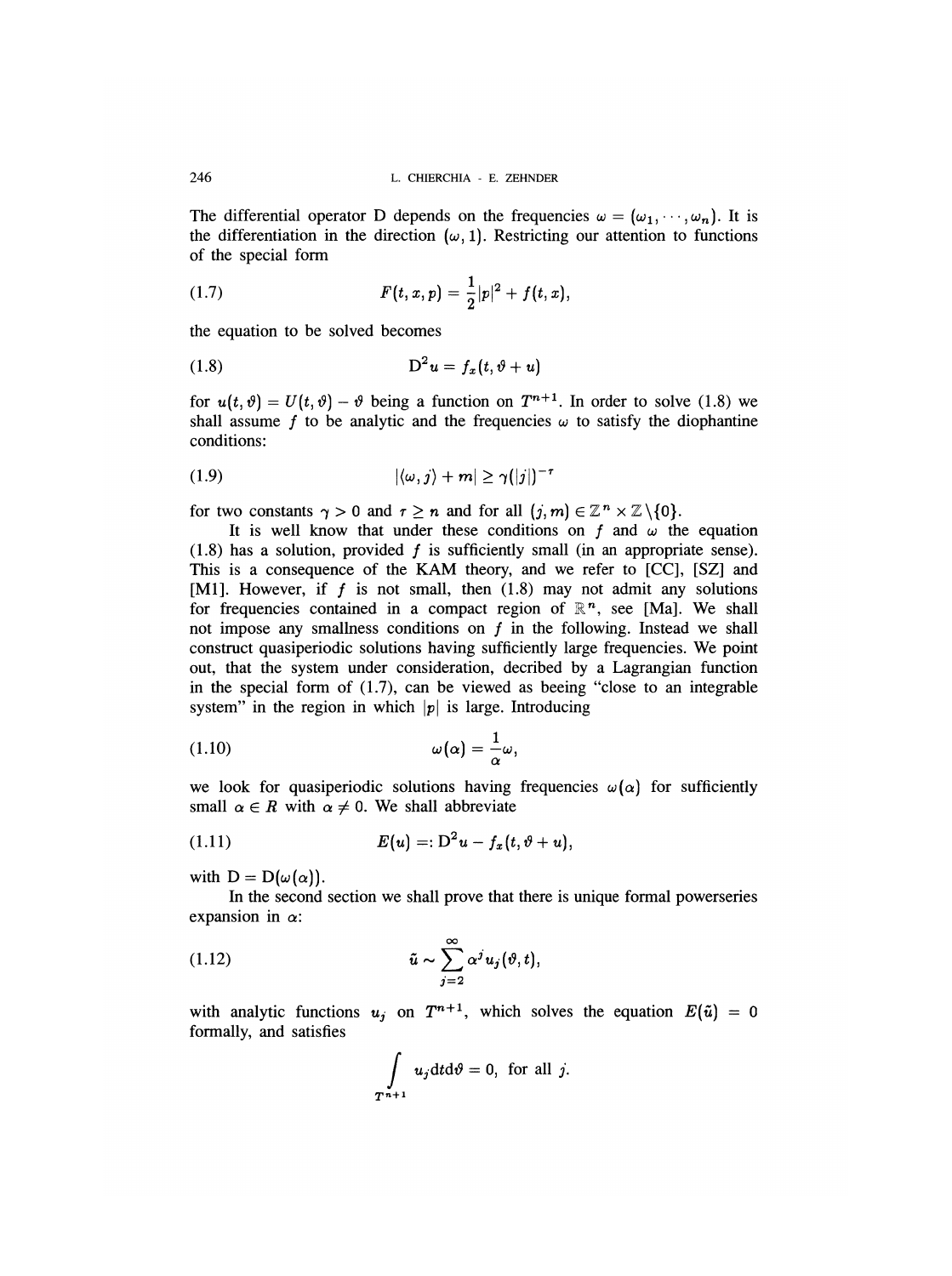However, in general, the series diverges as it is well known, and our aim is to show that the formal series can be interpreted as an asymptotic expansion for the true quasiperiodic solutions  $u_{\alpha}$ , as  $\alpha$  tends to zero. For this purpose  $\alpha$  is required to belong to the subset

$$
(1.13) \ \mathbf{A}(\omega)=\left\{\alpha\in\mathbb{R}: \left|\frac{1}{\alpha}\langle\omega,j\rangle+m\right|\geq \gamma|j|^{-\tau}, \text{ for all } (j,m)\in\mathbb{Z}^n\times\mathbb{Z}\setminus 0\right\}.
$$

If  $\gamma$  is sufficiently small and  $\tau > n + 1$ , we will see that the set  $\{\alpha \in A(\omega): |\alpha| \leq \epsilon\}$  has positive Lebesgue measure for every  $1 > \epsilon > 0$ . Setting now for every  $N \geq 2$ 

(1.14) 
$$
\tilde{u}_N := \sum_{j=2}^N \alpha^j u_j(t, \vartheta),
$$

one concludes that, in proper norms,

$$
(1.15) \t\t\t |E(\tilde{u}_N)| \leq C_N |\alpha|^{N-1}
$$

for all  $|\alpha| \leq 1$ , with a constant  $C_N$  independent of  $\alpha$ . Consequently,  $\tilde{u}$  can be interpreted as an approximate solution of  $E(u) = 0$ , if only  $\alpha$  is small. Moreover,  $\tilde{u}_N$  is stable in the sense that the matrixfunction on  $T^{n+1}$ ,

$$
(1.16) \tV_{\vartheta}^T F_{pp}(t, V, DV) V_{\vartheta},
$$

with  $V =: \vartheta + \tilde{u}_N(\vartheta, t)$ , is close to the identity matrix. Thus the assumptions of the KAM theory are met and one concludes that there is an  $\alpha^* = \alpha^*(N)$ , such that for  $\alpha \in A(\omega)$  satisfying  $|\alpha| < \alpha^*$  there is a unique analytic solution  $u_{\alpha}$  of (1.8) having frequencies  $\omega(\alpha)$ , hence solving

$$
(1.17) \t\t\t\t E(u_\alpha)=0,
$$

moreover

$$
\int\limits_{T^{n+1}} u_{\alpha}=0.
$$

In addition, one has an estimate of the form

$$
(1.18) \t\t |u_{\alpha}-\tilde{u}_N|\leq C_N |E(u_N)|.
$$

This establishes the existence of uncountably many quasiperiodic solutions for every analytic  $f$ . We point out again, that  $f$  is not assumed to be small. Moreover, on account of (1.18) and (1.15) one concludes that for every  $N \ge 2$ there are constants  $C_N > 0$  and  $\alpha^* = \alpha^*(N)$  such that

$$
(1.19) \t\t\t  $u_{\alpha} - \sum_{j=2}^{N} \alpha^{k} u_{j} \Big|_{\infty} \leq C_{N} |\alpha|^{N+1}$
$$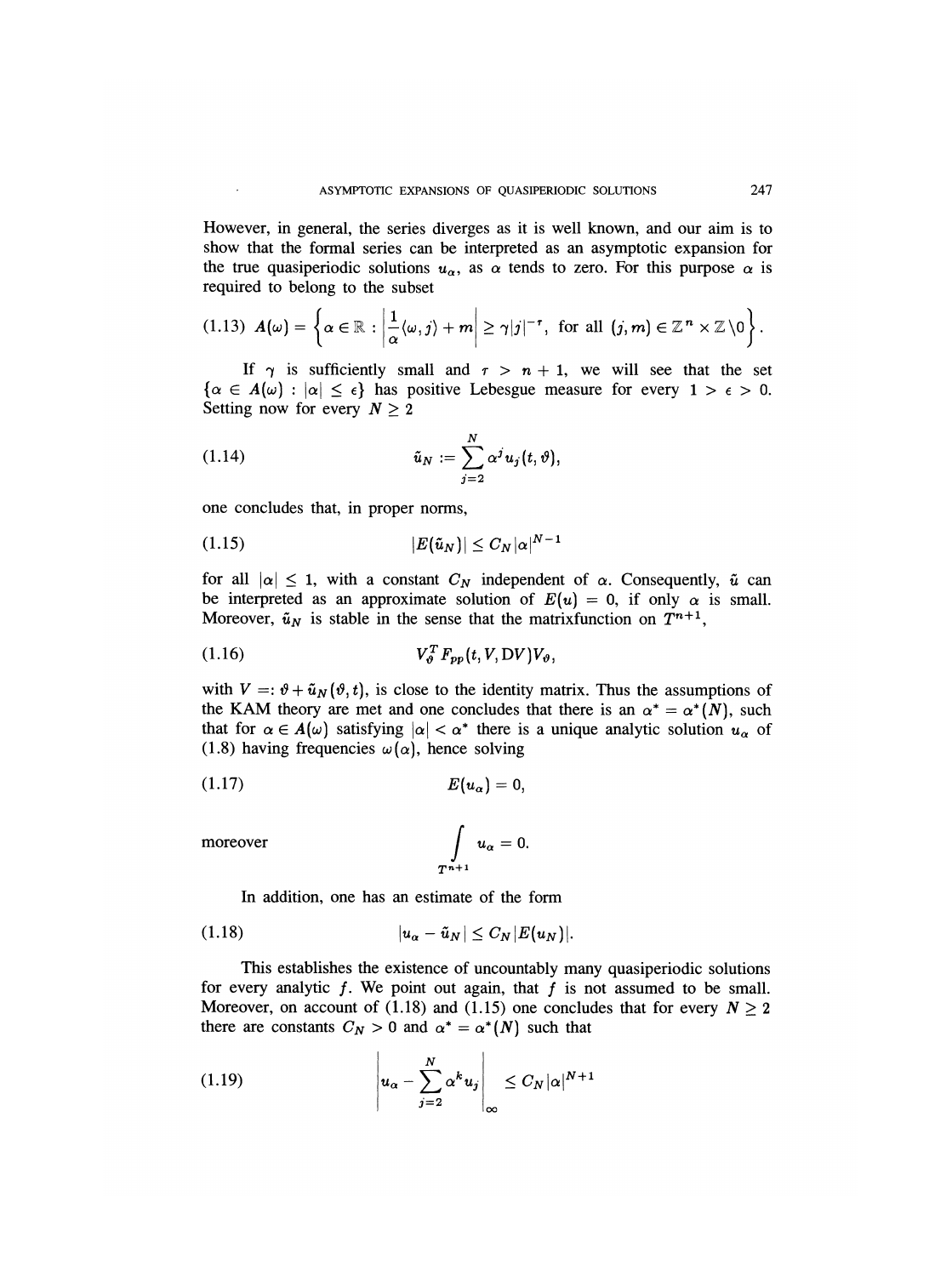for all  $\alpha \in A(\omega)$  satisfying  $|\alpha| < \alpha^*$ . This shows that indeed the formal series (1.12) serves as an asymptotic expansion for the solutions having large frequencies  $\omega(\alpha)$ . The precise statement and the details of this argument are given in section 3. For simplicity we shall only treat the case in which  $f$ is analytic. We point out that the asymptotic expansion holds true also for  $f \in C^{\infty}(T^{n+1})$ , in which case also the solutions  $u_{\alpha}$  belong to  $C^{\infty}(T^{n+1})$ .

It should be mentioned that in the special case  $n = 1$  the existence of quasiperiodic solutions having large frequencies can be used in order to prove that all solutions of

$$
(1.20) \t\t \ddot{x} - f_x(t, x) = 0, \t (t, x) \in T^2
$$

are bounded, i.e.

$$
\sup|\dot{x}(t)|<\infty.
$$

This has already been pointed out in [M1] and we shall recall the argument. We shall write (1.20) as a system

(1.21) 
$$
\dot{x} = y, \ \dot{y} = f_x(t, x), \ \dot{t} = 1,
$$

which is considered as a vectorfield on the phase space  $T^2 \times \mathbb{R}$ . Assume now that  $U$  is a solutions of

(1.22) 
$$
D^2 U = f_x(t, U)
$$

$$
U(t, \vartheta) - \vartheta = u(t, \vartheta) \text{ on } T^2,
$$

$$
D = \frac{\omega}{\alpha} \frac{\partial}{\partial \vartheta} + \frac{\partial}{\partial t}.
$$

Then the map  $\psi : T^2 \to T^2 \times \mathbb{R}$ , defined by  $(t, \vartheta) \to (t, x = U(t, \vartheta), y =$  $DU(t, \vartheta)$ , describes an embedding of the torus  $T^2$  into the phase space. In view of (1.22), the vectorfield (1.21) is tangential to  $\psi(T^2) \subset T^2 \times \mathbb{R}$  so that its flow leaves this embedded torus invariant. If now  $a_1 = \min DU \le DU \le a_2$ max DU, then  $\psi(T^2) \subset T^2 \times [a_1, a_2]$ , and since  $\psi(T^2)$  is invariant under the flow we conclude, for every solution  $(t, x(t), y(t))$  satisfying  $y(t^*) < a_1$  for some  $t^* \in \mathbb{R}$ , that  $y(t) < a_2$  for all  $t \in \mathbb{R}$ . Since  $DU = \frac{\omega}{\alpha} + O(\alpha)$ , we can construct for every  $C > 0$  a quasiperiodic solution U satisfying  $DU > C$  by choosing a sufficiently small. This proves the claim, that all solutions are bounded. One can show that the analyticity of  $f$  is not necessary for the argument. It is sufficient to assume f to be sufficiently smooth, e.g.  $f \in C^{6}(T^{2})$ , for the smooth case we refer to [M2]. Similar arguments allow to prove the boundedness of solutions of other equations, for example for the Euler equation associated to

$$
F(t,x,p) = \frac{1}{2}p^2 + \sqrt{1+p^2}f(t,x)
$$

on  $T^2 \times \mathbb{R}$ . The above argument was used also in the more subtle proof in [DZ] of the boundedness of solutions for a nonlinear Duffing equation on  $\mathbb{R}^2 \times \mathbb{R}$ .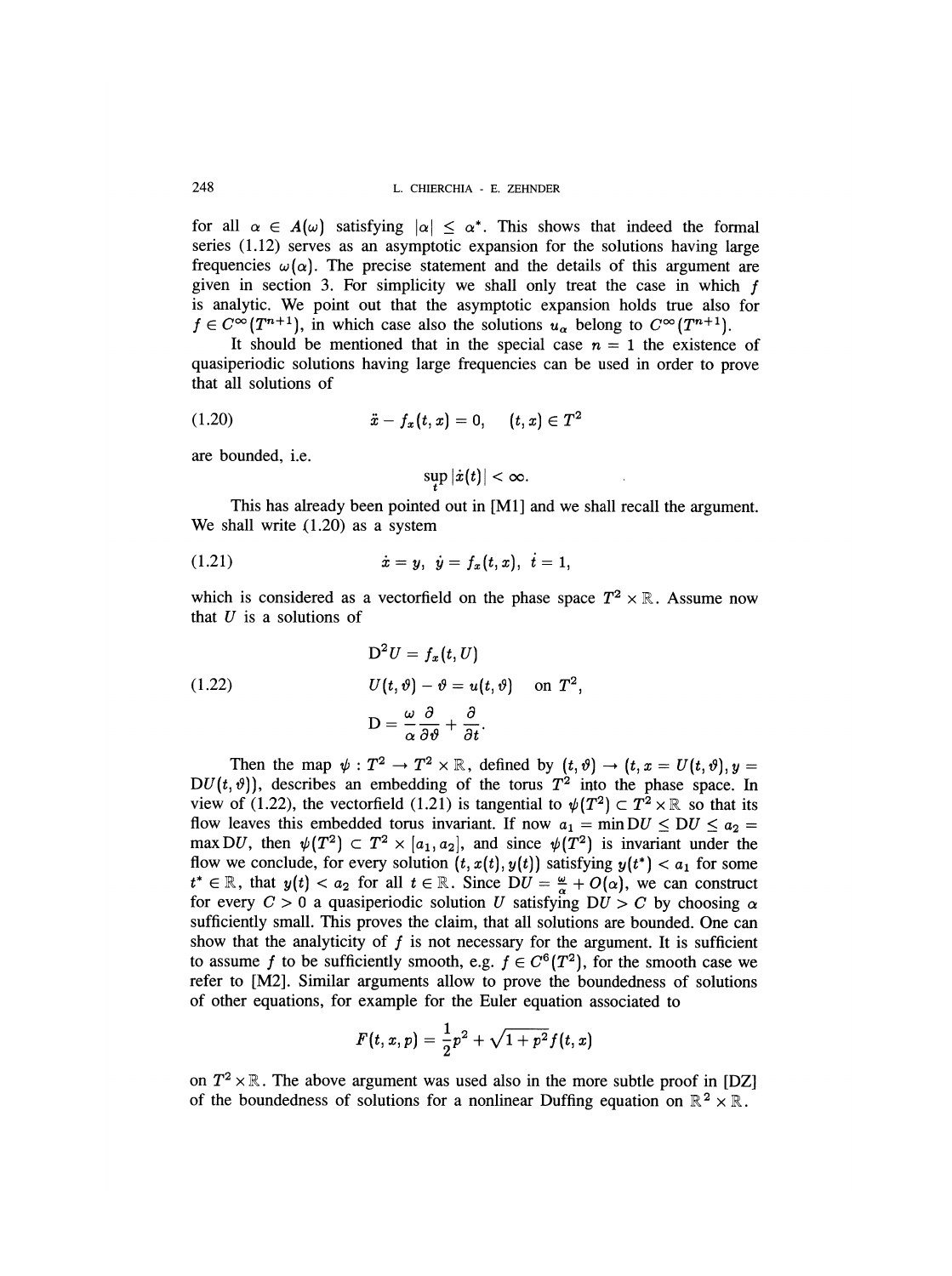Observe that this note deals only with systems of very restricted nature and it is desirable to have asymptotic expansion for a more general class of Euler equations associated to

$$
F(t,x,p)=g(p)+f(t,x,p)
$$

on  $T^{n+1} \times \mathbb{R}^n$ , with

$$
\frac{|f(t,x,p)|}{|g(p)|}\to 0, \text{ as } |p|\to\infty.
$$

#### 2. - The formal expansion

In order to solve  $E(u) = 0$  we set formally

(2.1) 
$$
u = \sum_{j=0}^{\infty} \alpha^j u_j(\vartheta, t),
$$

and recall that

$$
(2.2) \tE(u) := D^2u - f_x(t, \vartheta + u)
$$

contains the parameter  $\alpha$  also in the differential operator D. Introducing the operator

$$
\partial =: \sum_{j=1}^{n} \omega_j \frac{\partial}{\partial \vartheta_j}
$$

we can write

(2.3) 
$$
D^2 = \frac{1}{\alpha^2} \partial^2 + \frac{2}{\alpha} \partial D_t + D_t^2,
$$

where  $D_t$  denotes partial derivative with respect to t. Expanding  $\alpha^2 E(u) = 0$ into powers of  $\alpha$  we find the following equations to be solved for the functions  $u_j$ :

(2.4) 
$$
\begin{aligned}\n\partial^2 u_0 &= 0\\ \n\partial^2 u_1 + 2\partial D_t u_0 &= 0\\ \n\partial^2 u_j + 2\partial D_t u_{j-1} + D_t^2 u_{j-2} &= \varphi_{j-2},\n\end{aligned}
$$

for  $j \geq 2$ , where

$$
(2.5) \qquad \varphi_j = \varphi_j(u_0, \cdots, u_j) = \frac{1}{j!} \left( \frac{\mathrm{d}}{\mathrm{d}\alpha} \right)^j f_x \left( t, \vartheta + \sum_{s=0}^j \alpha^s u_s \right) \Big|_{\alpha=0}
$$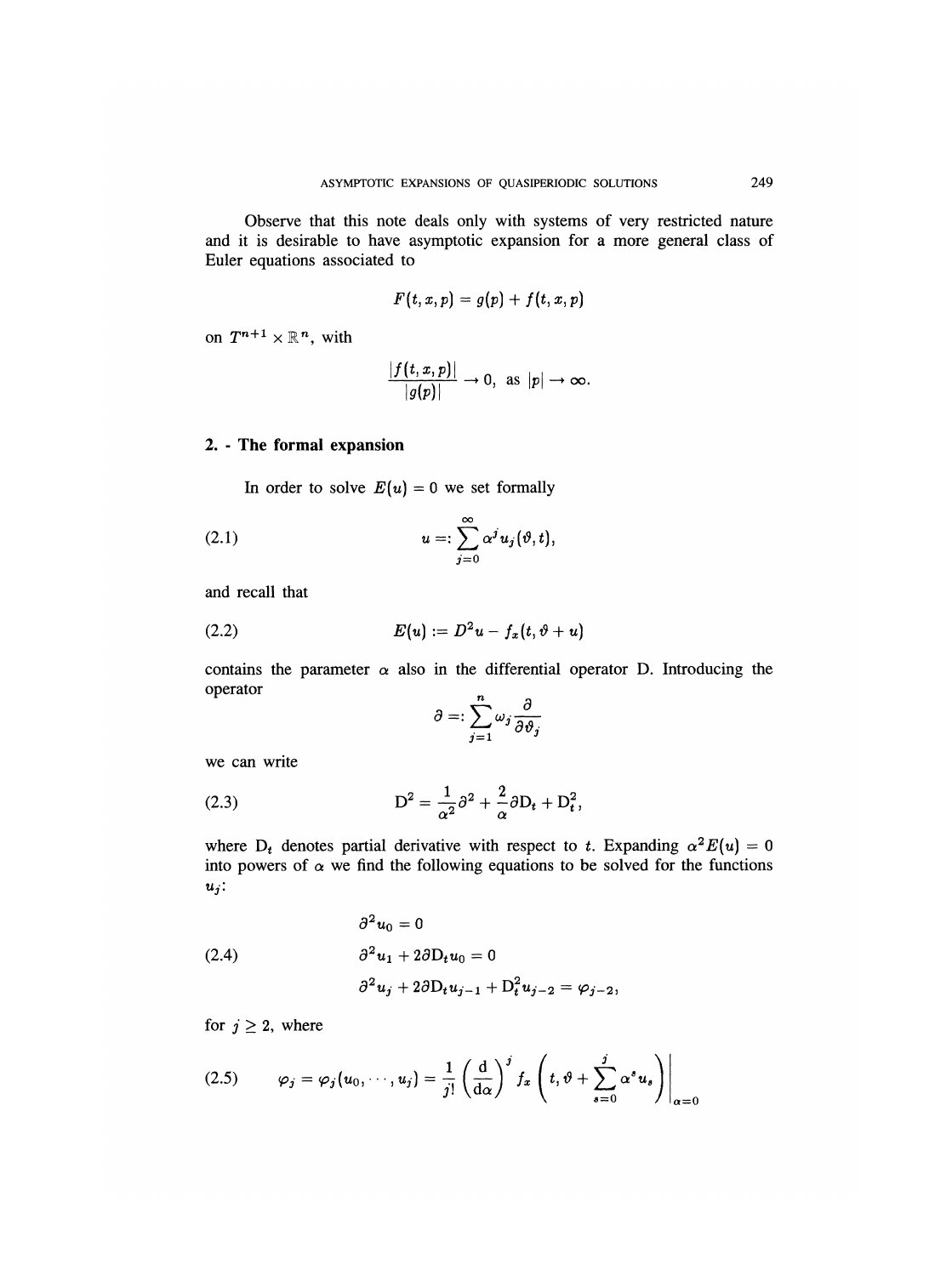is a polynomial in  $u_1, \dots, u_j$ .

We shall show that there are unique analytic solutions  $u_j$  defined on  $T^{n+1}$ , if we normalize

$$
\int\limits_{T^{n+1}} u_j \mathrm{d} \vartheta \mathrm{d} t = 0
$$

We first observe that the linear equation  $\partial u = g$  on  $T^{n+1}$  admits a unique analytic solution  $u$  with meanvalue zero, provided  $q$  is analytic and has vanishing meanvalue. Since we will need it we formulate this well know result in quantitative terms. Denote by  $H_{\sigma}$  the space of holomorphic functions  $g(t, x)$ defined in the complex strip  $\sum_{\sigma} = \{(x, t) \in C^{n+1} : |\text{Im } x_i| < \sigma, |\text{Im } t| < \sigma \}$  and periodic in all its variables, and abbreviate

$$
|g|_{\sigma} =: \sup_{\Sigma_{\sigma}} |g|.
$$

LEMMA 1. Let  $\omega$  satisfy the diophantine conditions (1.9). Assume  $g \in H_{\sigma}$ satisfies  $|g|_{\sigma} < \infty$  and  $\int g dx = 0$ . Then there is a unique analytic and periodic solution u satisfying

(2.6) 
$$
\partial u = g
$$
 on  $\sum_{\sigma}$ , and  $\int_{T^n} u dx = 0$ 

Moreover, there is a constant  $C = C(n, \tau)$  such that

(2.7) 
$$
|u|_{\sigma-\delta} \leq \frac{1}{\gamma} \delta^{-\tau} C |f|_{\sigma}, \text{ for all } 0 < \delta \leq \sigma
$$

For a proof we refer e.g. to  $[R]$ . We notice that here the variable  $t$  is only a parameter. To construct the solutions one proceeds inductively.

a) First we show that  $u_0 = u_1 = 0$ . Indeed from the first two equations in (2.4) we conclude, in view of Lemma 1, that  $u_0 = u_0(t)$  and  $u_1 = u_1(t)$  are independent of the  $\vartheta$ -variable. Integration of

$$
(2.8) \qquad \qquad \partial^2 u_2 + 2\partial D_t u_1 + D_t u_1 + D_t^2 u_0 = f_x(t, \vartheta + u_0)
$$

in the  $\theta$ -variable gives  $D_t^2 u_0(t) = 0$  and hence  $u_0 = 0$ , if the meanvalue should vanish. Integrating now

$$
\partial^2 u_3 + 2 \partial D_t u_2 + D_t^2 u_1 = f_{xx}(t, \vartheta) u_1(t)
$$

in the  $\theta$ -variable over  $T^n$  we find  $D_t^2 u_1(t) = 0$  and hence  $u_1(t) = 0$ .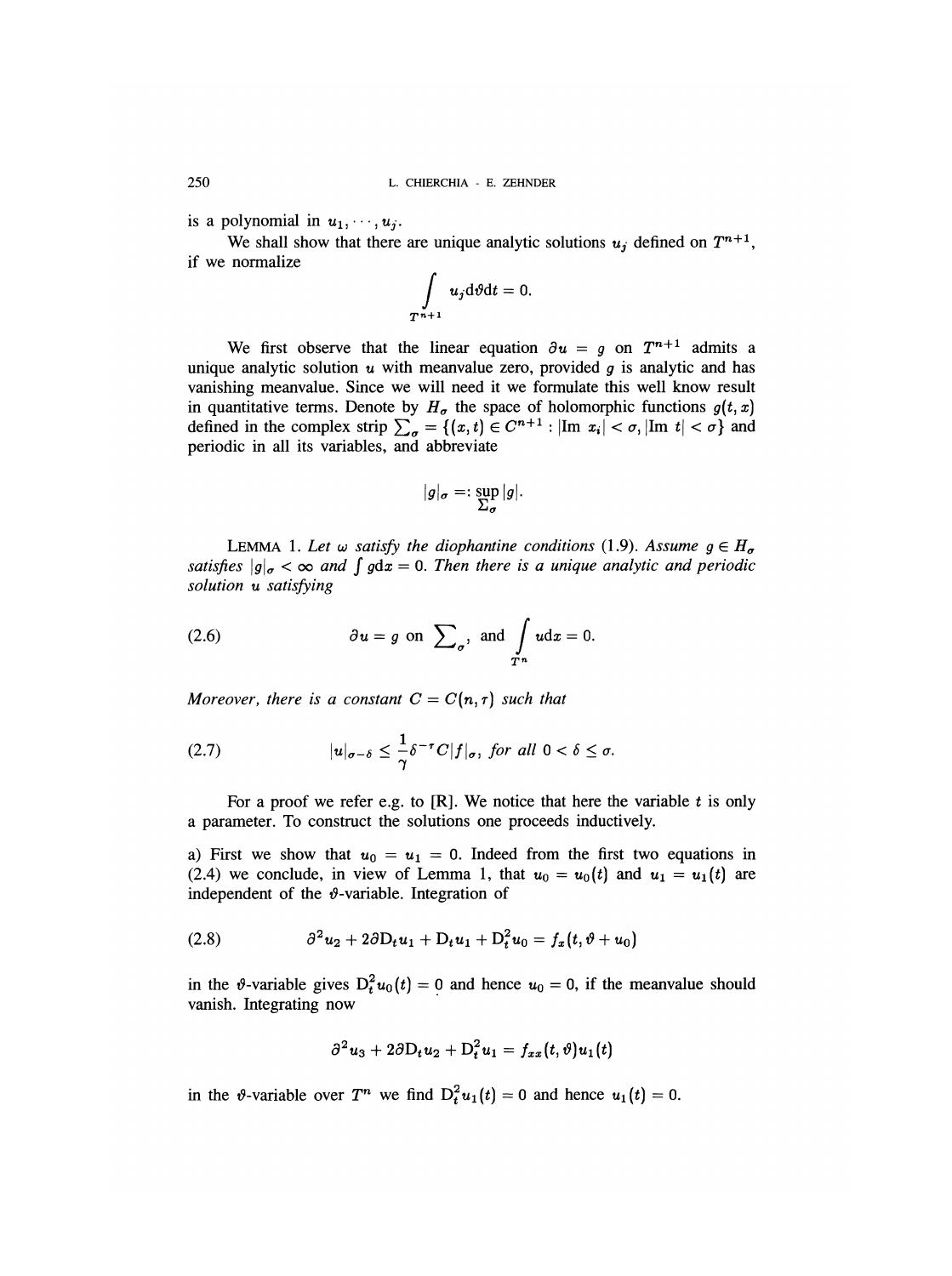b) Next we proceed by induction and assume that

(2.9) 
$$
\partial^2 u_j + 2 \partial D_t u_{j-1} + D_t^2 u_{j-1} = \varphi_{j-2},
$$

$$
\int_{T^n} (D_t^2 u_j - \varphi_j) d\theta = 0
$$

hold true for  $0 \le j \le n$ , where quantities with negative subscripts are defined to be zero. In order to prove the statement for  $j = n + 1$  we first solve

(2.10) 
$$
\partial^2 u_{n+1} = \varphi_{n-1} - 2\partial D_t u_n - D_t^2 u_{n-1}.
$$

On account of the induction assumption the meanvalue over  $T<sup>n</sup>$  of the right hand side vanishes, and by Lemma 1 there is a solution

$$
(2.11) \t\t\t  $u_{n+1} = a + b,$
$$

where  $a = a(\vartheta, t)$  is uniquely determined, if we set

(2.12) 
$$
\int_{T^n} a(\vartheta, t) d\vartheta = 0,
$$

 $b = b(t)$  is arbitrary. It will be determined by the condition

$$
\int_{T^n} \left( \mathcal{D}_t^2 u_{n+1} - \varphi_{n+1} \right) d\vartheta = 0
$$

or

(2.13) 
$$
D_t^2 b = \int_{T^n} (\varphi_{n+1} - D_t^2 a) \frac{d\vartheta}{(2\pi)^n} = \int_{T^n} \varphi_{n+1} \frac{d\vartheta}{(2\pi)^n}.
$$

Observe that the average over  $T^n$  of  $\varphi_{n+1}$  does not depend on b. Indeed  $\varphi_{n+1}$  is, in view of (2.5), of the form

$$
\varphi_{n+1}=f_{xx}(t,\vartheta)u_{n+1}+\tilde{\varphi},
$$

where  $\tilde{\varphi}$  depends on  $u_n, u_{n-1}, \dots, u_1$  only. Therefore, since the meanvalue of  $f_{xx}(t, \theta)b(t)$  is zero, the meanvalue of  $\varphi_{n+1}$  is independent of b.

Now the necessary and sufficient condition for a solution of (2.13) is the vanishing of the meanvalue in the  $t$  variable:

$$
\int_{T^{n+1}} \varphi_{n+1} \mathrm{d}\vartheta \mathrm{d}t = 0.
$$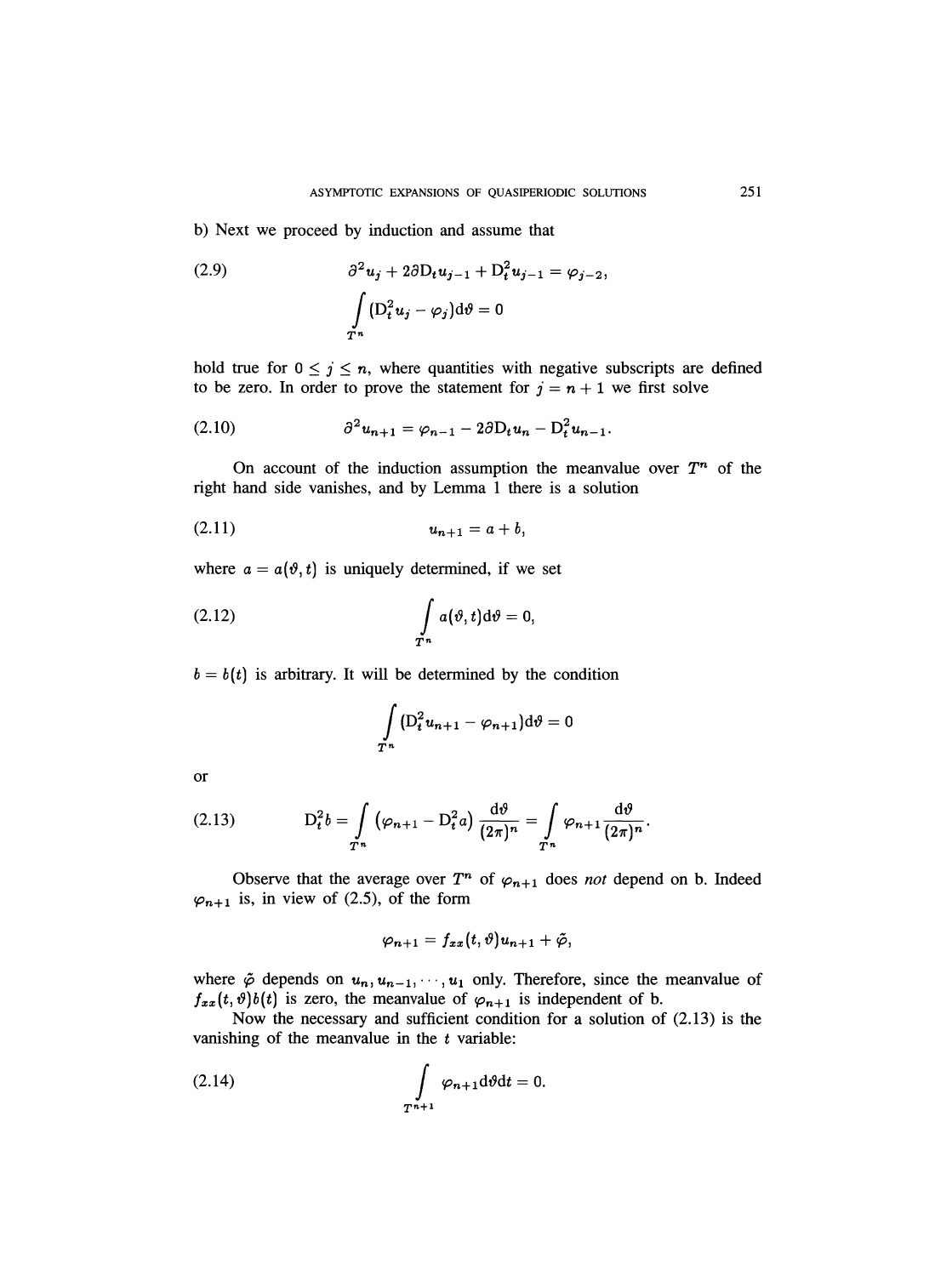Assuming (2.14) to hold true there is a unique solution b of (2.13) having meanvalue zero and the induction is completed. It remains to prove (2.14). c) For the proof of (2.14) we need

LEMMA 2. For every  $u \in C^2(T^{n+1})$ .

(2.15) 
$$
\int_{T^{n+1}} (1+u_{\theta})^T E(u) \mathrm{d}\theta \mathrm{d}t = 0,
$$

where  $u_{\vartheta}$  is the Jacobian matrix in the  $\vartheta$ -variable.

PROOF. Set  $1 + u_{\vartheta} = V$ , by integration:

$$
\int_{T^{n+1}} V^T E(u) \mathrm{d} \vartheta \mathrm{d} t = \int_{T^{n+1}} (V^T \mathrm{D} F_p - V^T F_x) \mathrm{d} \vartheta \mathrm{d} t
$$
\n
$$
= - \int_{T^{n+1}} (\mathrm{D} V^T F_p + V^T F_x) \mathrm{d} \vartheta \mathrm{d} t
$$
\n
$$
- \int_{T^{n+1}} \frac{\partial}{\partial \vartheta} F(t, \vartheta + u, \mathrm{D}(\vartheta + u)) \mathrm{d} \vartheta \mathrm{d} t = 0.
$$

Inserting the expansion for  $\alpha^2 E(u)$  into (2.15) one finds the identities

$$
\int_{T^{n+1}} \varphi_j = \int_{T^{n+1}} \sum_{s+\ell=j+2} u_{s,\vartheta}^T \Phi_\ell d\vartheta dt,
$$

where

$$
\Phi_{\ell}=:\partial^2 u_{\ell}+2\partial D_tu_{\ell-1}+D_T^2u_{\ell-2}-\varphi_{\ell-2},
$$

for all  $j \geq 0$ , and for every formal series u. The claim (2.14) follows immediately if we set  $j = n + 1$ , since the integrand on the right hand side vanishes: indeed if  $s = 0$  and  $s = 1$ , then  $u_0 = u_1 = 0$ . If  $s \ge 2$ , then by the induction assumption and by (2.10),  $\Phi_{\ell} = 0$  for all  $\ell \leq n + 1$ . This finishes the proof of the unique formal power series.

#### 3. - Existence and asymptotic character

In this section we give the necessary details in order to prove  $(1.17)-(1.19)$ . First we observe that the set

$$
A := \left\{ \alpha > 0 : \left| \frac{1}{\alpha} \langle \omega, j \rangle + m \right| \geq \gamma |j|^{-\tau} \text{ for all } j, m \in \mathbb{Z}^{n+1}, j \neq 0 \right\}
$$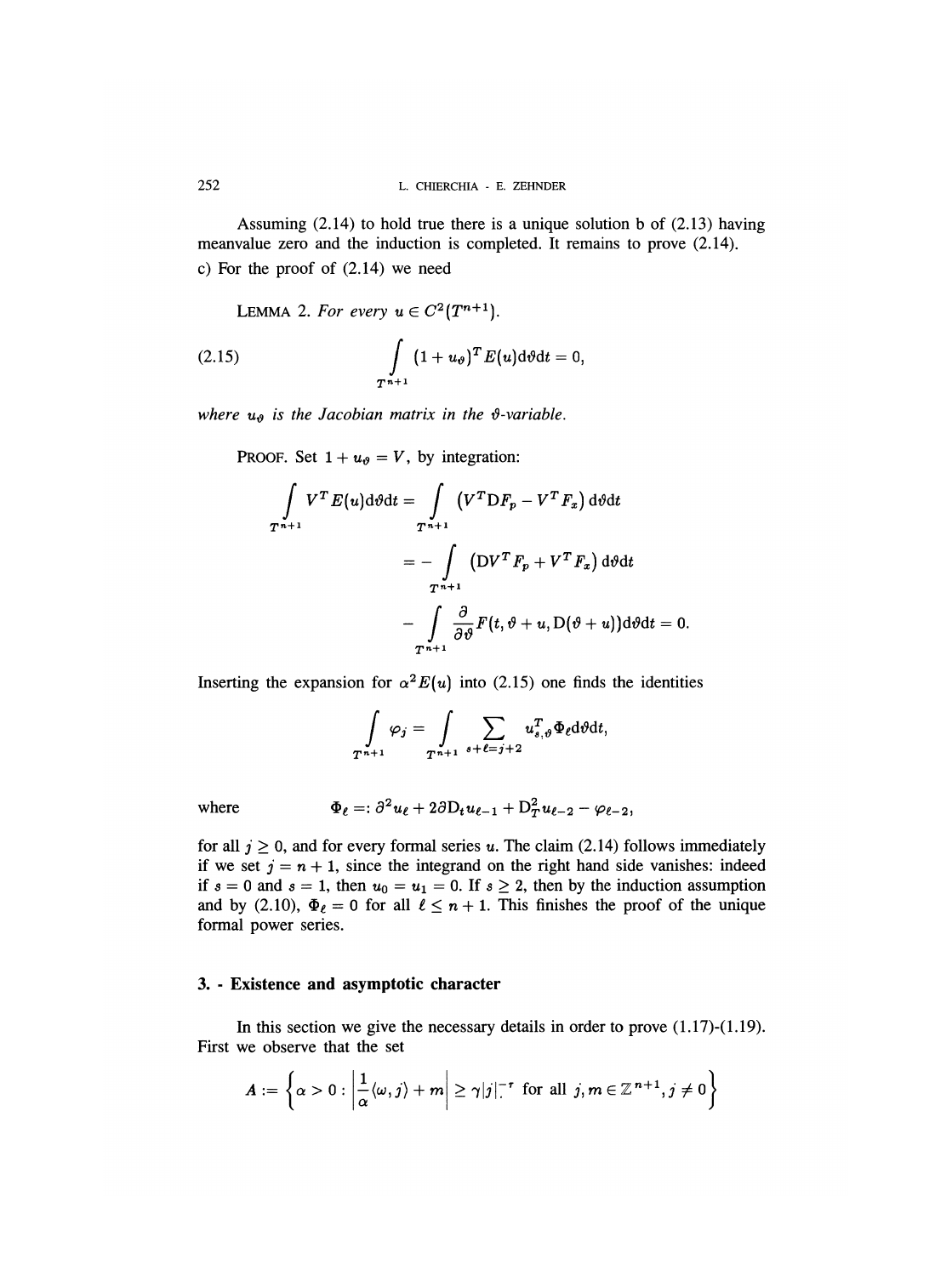has positive Lebesgue measure  $\mu$  provided the constant  $\gamma$  is sufficiently small. Here  $\omega$  is a fixed vector with rationally independent components and  $\tau$  is a constant satysfying  $r > n + 1$ . More precisely:

LEMMA 3. Fix  $0 < \lambda < 1$ . Then there is a constant  $\gamma^* = \gamma^*(\lambda)$  such that for  $0 < \gamma \leq \gamma^*$ 

$$
(3.1) \hspace{1cm} \mu\left\{\alpha \in A | 0 < \alpha \leq \epsilon\right\} \geq \epsilon(1-\lambda),
$$

for every  $0 < \epsilon \leq 1$ .

PROOF. Assume  $\gamma \leq \frac{1}{2}$ , we prove that  $\mu(B_{\epsilon}) \leq \epsilon \lambda$  if  $\gamma$  is sufficiently small, where  $B_{\epsilon} = (0, \epsilon) \backslash A$  is the complement. We have

$$
\mu(B_{\epsilon}) \leq \mu\left(\bigcup_{(j,m)\neq 0} A_{jm}\right)
$$

where

$$
A_{jm} = \left\{0 < \alpha \leq \epsilon : \left|\frac{1}{\alpha} - \frac{m}{\langle \omega, j \rangle} \right| < \frac{\gamma}{|\langle \omega, j \rangle| |j|^\tau} \right\}.
$$

In view of  $\gamma \leq \frac{1}{2}$  one verifies readily that

$$
\sum_{(j,m)}\mu(A_{jm})\leq 4\gamma\sum_{j\neq 0}\frac{|\langle\omega,j\rangle|}{|j|^{\tau}}\sum_{|m|\geq \frac{1}{\epsilon}|\langle\omega,j\rangle|}\frac{1}{m^2}.
$$

Since the sum over m is dominated by  $\frac{2\epsilon}{|\langle \omega, j \rangle|}$  we conclude that

$$
\mu(B_\epsilon)\leq 8\gamma\epsilon\sum_{j\neq 0}\frac{1}{|j|^\tau}.
$$

In view of  $\tau > n + 1$ , the right hand side is equal to  $8\gamma \epsilon C$ . Therefore, defining  $\gamma^*(\lambda) = \min\left\{\frac{1}{2}, \frac{\lambda}{8C}\right\}$ , one concludes that  $\mu(B_\epsilon) \leq \lambda \epsilon$  as claimed.

Now, we can state our main result.

THEOREM. Assume  $\gamma < \gamma^*$ . Assume f is real analytic in the (closure of the) complex strip  $\sum$  for some  $1 \ge \sigma > 0$ . For every  $N \ge 2$ , there exist positive constants  $\alpha^* = \alpha^* (\overset{\circ}{N})$  and  $C_N$  with the following properties:

For  $\alpha \in A(\omega)$  satisfying  $|\alpha| < \alpha^*$  there is a unique  $u_\alpha$  real-analytic in, say,  $\sum_{\sigma/8}$  and of mean value 0 such that

$$
(3.2) \t\t\t E(u_{\alpha}) = 0 \t\t in \t\t \sum_{\sigma/8}
$$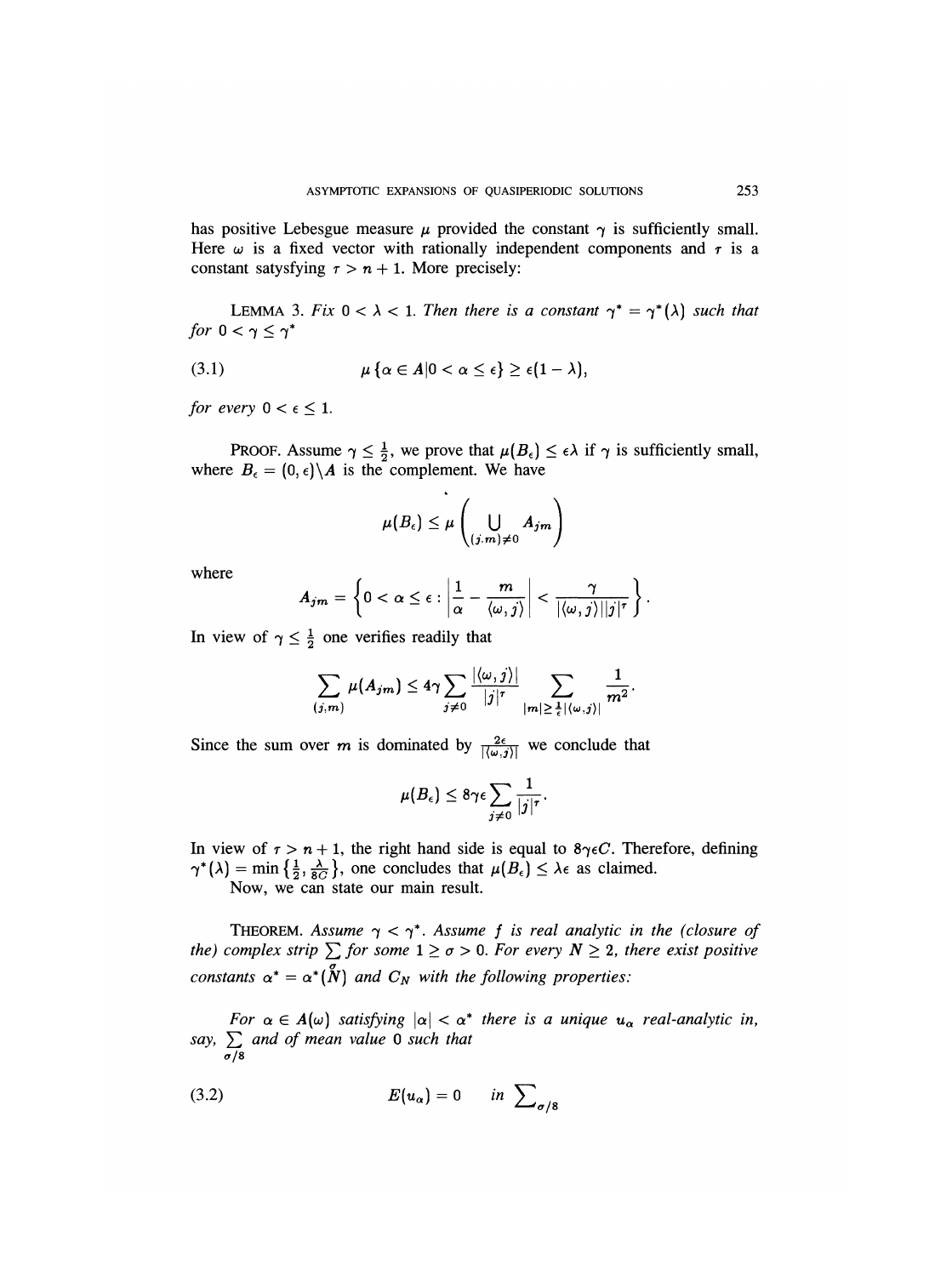L. CHIERCHIA - E. ZEHNDER

and

(3.3) 
$$
\left| u_{\alpha} - \sum_{j\geq 2}^{N} \alpha^{j} u_{j} \right|_{\sigma/8} \leq C_{N} |\alpha|^{N+1}.
$$

The proof rests on the discussion in section 2 and on the following KAM result, for which we refer to [SZ] (Theorem 1) and [CC] (Lemma 6).

LEMMA 4. Let  $f$  be as in the above Theorem. Let  $\omega$  satisfy (1.9) and let  $v \in H_{\sigma}$  with  $|v|_{\sigma} \leq \sigma, |v_{\vartheta}|_{\sigma} \leq \frac{1}{2}$ . There exists a costant  $C = C(n, f, \sigma, \gamma, \tau)$  such that if

$$
(3.4) \tC|E(v)|_{\sigma} \leq 1,
$$

then there is a unique real analytic  $u \in U_{\sigma/2}$  satisfying

(3.5) 
$$
E(u) = 0, \quad \int (u - v) = 0, \quad |u - v|_{\sigma/2} < C |E(v)|_{\sigma}.
$$

PROOF OF THE THEOREM. Applying iteratively Lemma 1 and the Cauchy estimates (to control derivatives in terms of functions) to the  $u_i$ 's constructed in section 2, one finds estimates of the form

$$
|u_i|_{\sigma/2}\leq K_i, 2\leq i\leq N,
$$

with constants  $K_i$  depending on  $n, f$  and  $\gamma, \tau$ . Thus one can find an  $\alpha_0^*$  so small, that for  $|\alpha| < \alpha_0^*$  one has

(3.6) 
$$
|\tilde{u}_N|_{\sigma/4} < \frac{\sigma}{4}, |\tilde{u}_{N,\vartheta}|_{\sigma/4} \leq \frac{1}{2},
$$

where, as above,  $\tilde{u}_N =: \sum_{j=2}^N \alpha^j u_j$ . Moreover, Taylor's formula leads to the bound

(3.7) 
$$
|E(\tilde{u}_N)|_{\sigma/4} \leq K_N^* |\alpha|^{N-1}.
$$

Now, if we set

$$
\alpha^* = \min \left\{ \alpha_0^*, (CK_N^*)^{\frac{1}{1-N}} \right\},\,
$$

the Theorem follows from Lemma 4 simply replacing  $\omega$  by  $\frac{\omega}{\alpha}$  ( $\alpha \in A(\omega)$ ),  $\sigma$  by  $\frac{\sigma}{4}$  and v by  $\tilde{u}_N$ . In this case (3.3) holds with  $C_N =: C K_N^*$ .

This theorem gives a precise meaning to the asymptotic character of the series  $\sum \alpha^{i} u_{i}$  which, as mentioned in the introduction, is in general divergent. It would, therefore, also be desirable to have good estimates for the functions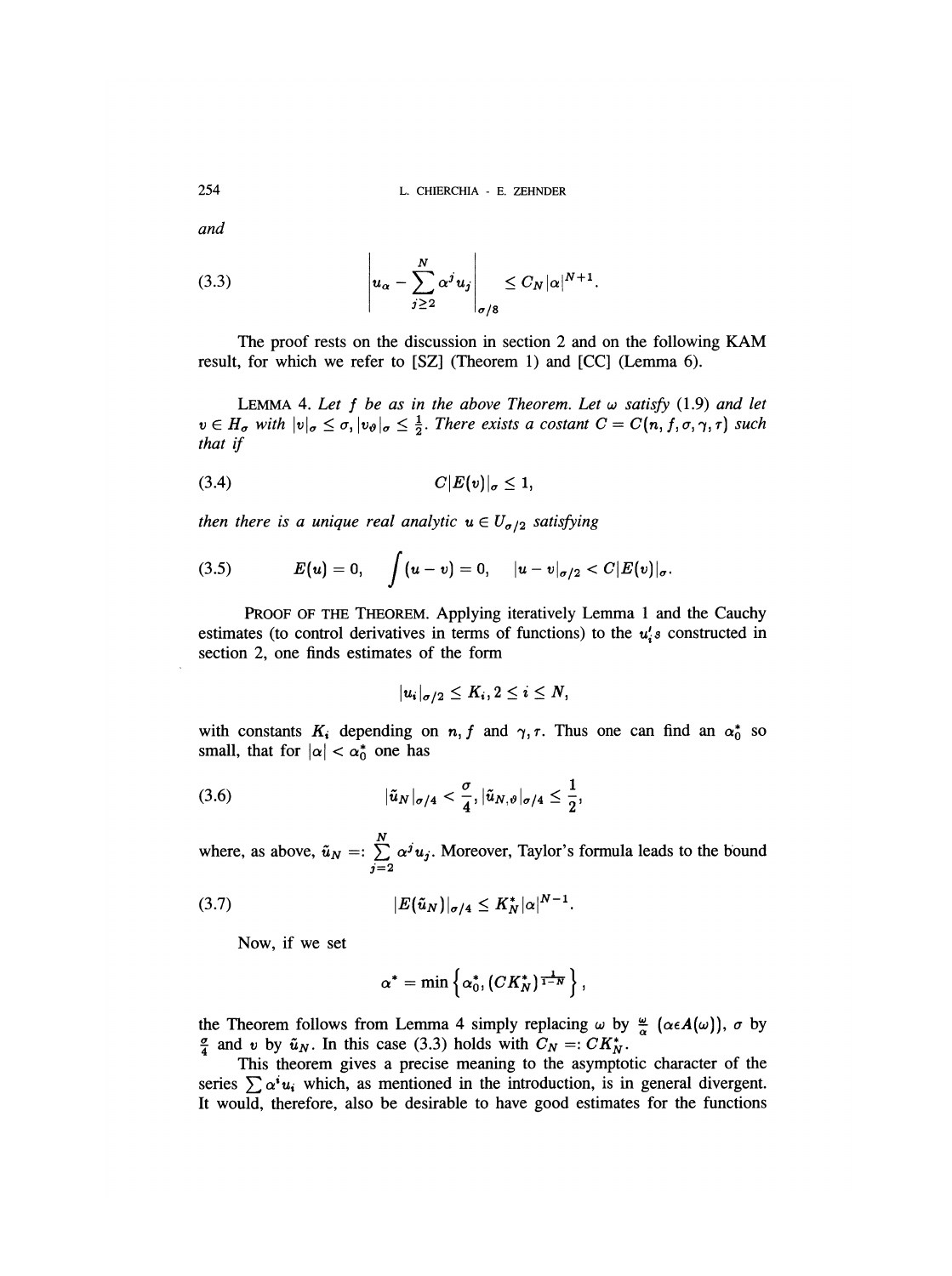In the special case in which  $n = 1$  the operator  $\partial$  is simply the differential operator  $\omega \frac{\partial}{\partial \theta}$ . We may therefore assume  $\omega = 1$  and find the following estimates:

PROPOSITION. Assume  $n = 1 = \omega$ , and assume that f is analytic and bounded on the strip  $\sum_{\sigma}$  with  $0 < \sigma \leq 1$ . Then the unique formal power series in section 2 satisfies

$$
|u_{j+2}|_{\sigma/2} \leq B^{j+2}j^{2j} \text{ for all } j \geq 0.
$$

Here  $B = \left(\frac{30M}{\sigma}\right)^2$  with  $M = \max \{ |f|_{\sigma}, |f_x|_{\sigma}, 1 \}.$ 

We shall use the following

LEMMA 4. For all 
$$
j \geq 1
$$
:

$$
\sum_{k_1+2k_2+\cdots+jk_j=j}\prod_{s=1}^j\frac{1}{k_s!}<\frac{e^4}{2}.
$$

PROOF. Using the generating functions, the left hand side of the inequality is equal to

$$
\frac{1}{j!} \left(\frac{d}{d\alpha}\right)^j \exp\left(\sum_{1}^{\infty} \alpha^s\right)\Big|_{\alpha=0}
$$
  
= 
$$
\frac{1}{j!} \left(\frac{d}{d\alpha}\right)^j \exp\left(\frac{\alpha}{1-\alpha}\right)\Big|_{\alpha=0} = \frac{e^{-1}}{j!} \sum_{n=1}^{\infty} \frac{(n+j-1)(n+j-2)\cdots n}{n!}
$$

so that the claim follows from

$$
\frac{(n+j-1)(n+j-2)\cdots n}{j!} < 4^n \text{ for all } n, j \geq 1.
$$

PROOF OF THE PROPOSITION. Recall that  $u_0 = u_1 = 0$ , and

is determined by

(3.9) 
$$
\int a_j(\vartheta,t) d\vartheta = 0, \int b_j(t) dt = 0,
$$

$$
(3.10) \t\t\t\t\t\partial_{\theta}^2 a_{j+2} = -2\partial_{\theta}\partial_t a_{j+1} - \partial^2 u_j - \varphi_j
$$

$$
(3.11) \t\t\t\t\t\partial_t^2 b_{j+2} = \int \varphi_{j+2} d\vartheta,
$$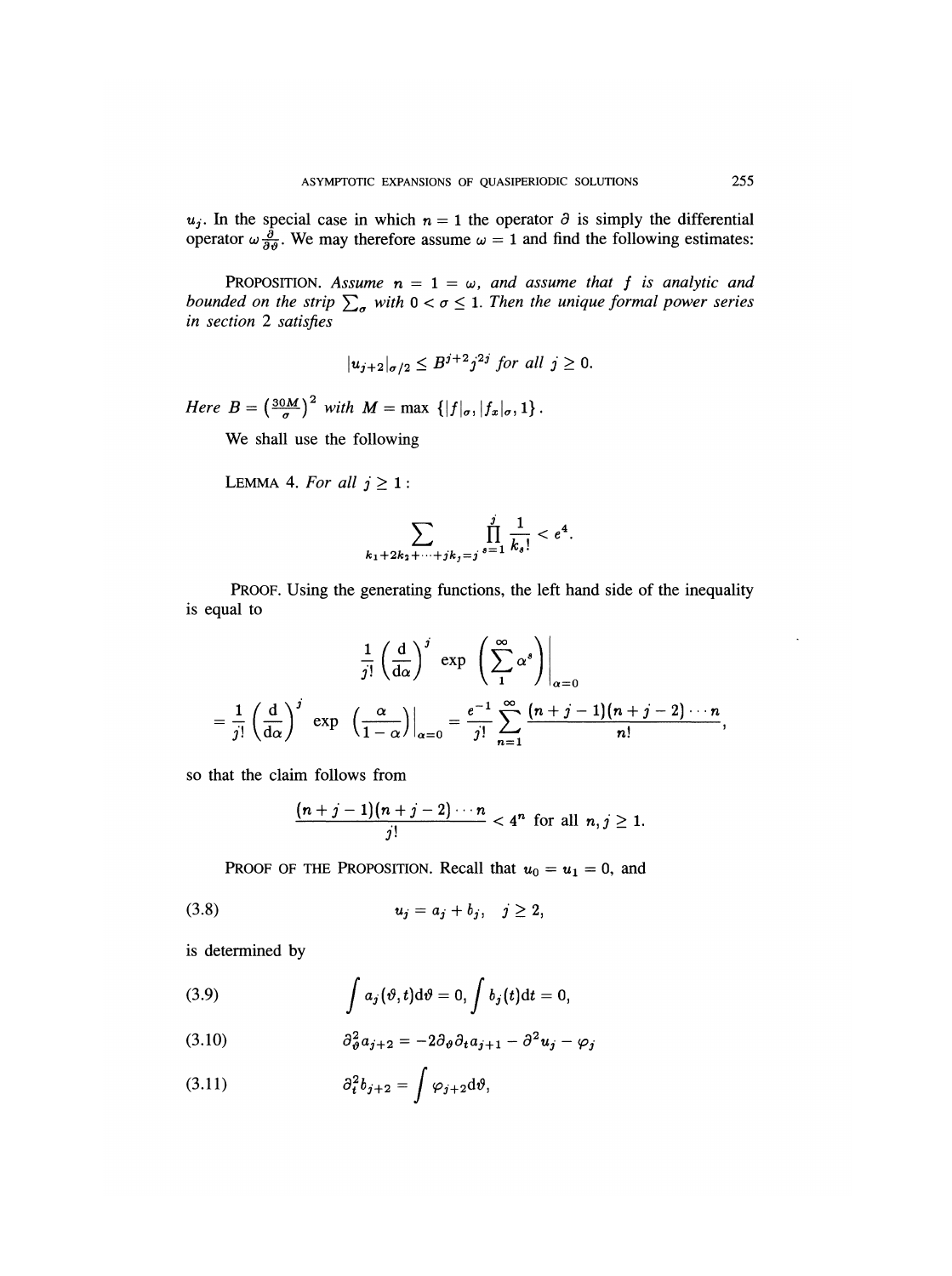L. CHIERCHIA - E. ZEHNDER

where  $\varphi_0 = f_x(\vartheta, t), \varphi_1 = 0$  and where, for  $j \ge 2$ 

(3.12) 
$$
\varphi_j = \sum_{k \in P_j} \left( \partial_x^{|k|} f_x \right) \prod_{s=2}^j \frac{u_s^{k_s}}{k_s!}
$$

$$
= \frac{1}{j!} \left( \frac{d}{d\alpha} \right)^j f_x \left( t, \vartheta + \sum_{n \ge 2} \alpha^n u_n \right) \Big|_{\alpha=0}
$$

here

$$
P_j = \{k_2, \cdots, k_j | 2k_2 + \cdots + jk_j = j \}.
$$

and  $|k| = k_2 + k_3 + \cdots + k_j$ . Setting

$$
P_{j+2}^* = \{k_2, \cdots, k_j | 2k_2 + \cdots + jk_j = j+2\}
$$

we can rewrite equation (3.11) as

$$
\partial_t^2 b_{j+2} = \int \varphi_{j+2} \mathrm{d}\vartheta = \int \left\{ f_{xx} a_{j+2} + \sum_{P_{j+2}^*} \left( \partial_x^{|k|} f_x \right) \prod_{s=2}^{j+2} \frac{u_s^{k_s}}{k_s!} \right\}.
$$

Integrating the first term by parts and inserting the equation (3.10) for  $a_{j+2}$  gives

$$
(3.13) \t\t \partial_t^2 b_{j+2} = - \int f\left(2\partial_{\theta}\partial_t a_{j+1} + \partial_t^2 u_j - \varphi_j\right) + \int \Psi_j d\theta,
$$

where

(3.14) 
$$
\Psi_j = \Psi_j(u_j, u_{j-1}, \cdots, u_2) = \sum_{P_{j+2}^*} \left( \partial_x^{|k|} f_x \right) \prod_{s=2}^j \frac{u_s^{k^s}}{k_s!}.
$$

We proof first the Lemma for  $j = 0$ . From

$$
\partial_t^2 b_2 = \int f f_x \mathrm{d}\vartheta = 0
$$

we conclude that  $b_2 = 0$  so that  $u_2 = a_2$ . Since the meanvalue of  $a_2$  vanishes we conclude that  $\frac{1}{2}$ 

$$
|u_2|_{\sigma}\leq |\partial_{\vartheta}^2 u_2|_{\sigma}=|f_x|_{\sigma}\leq M,
$$

which proves the Lemma for  $j = 0$ .

Assume now  $j \geq 1$ . We shall show that

$$
(3.15) \t |u_{i+2}|_{\sigma_i} \le B^{i+1} j^{2i} \t \text{ for all } 0 \le i \le j,
$$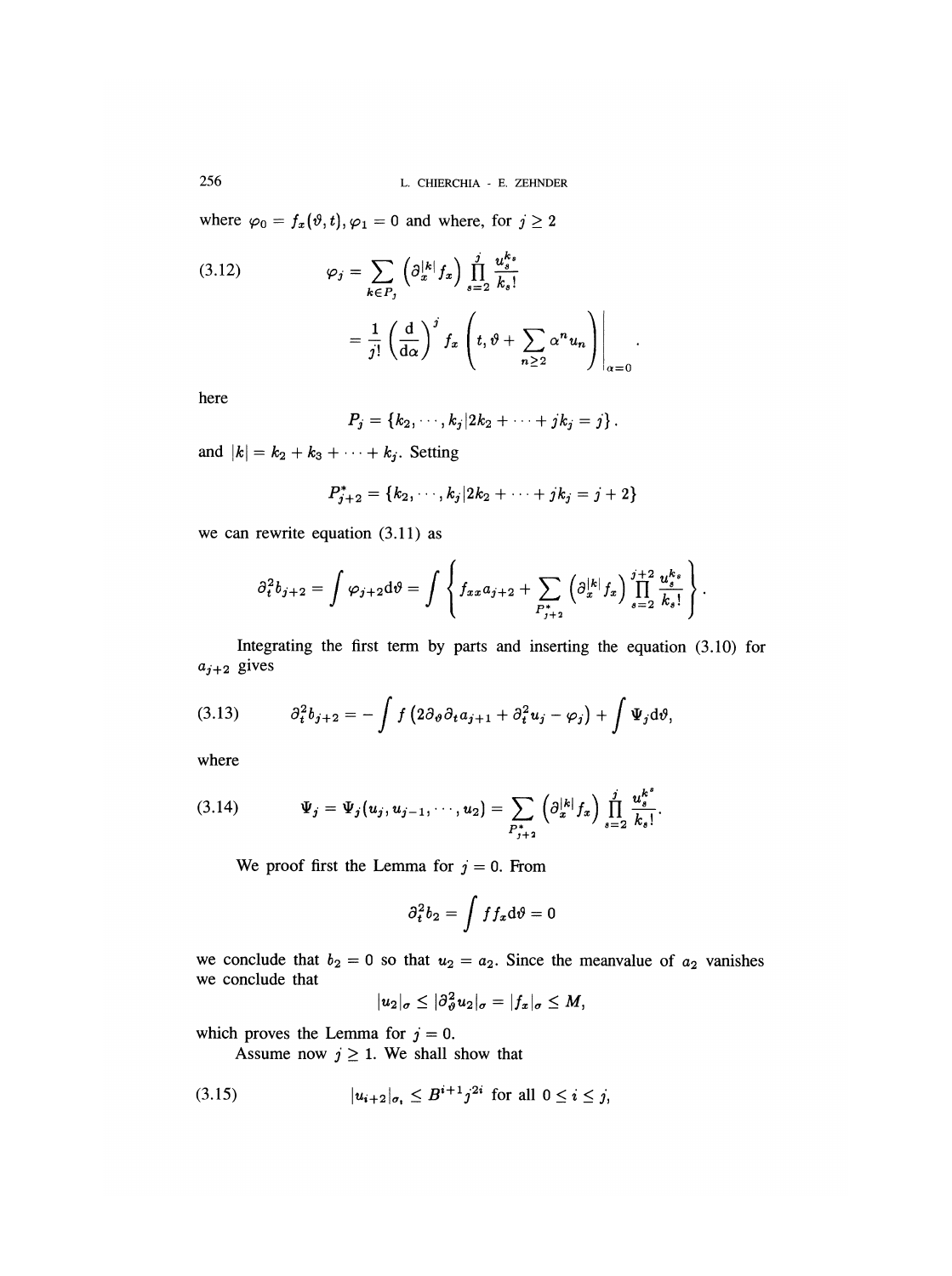where

$$
\sigma_i = \sigma \left(1 - \frac{i}{2j}\right).
$$

The Lemma then follows by setting  $i = j$ . The estimate (3.15) will be proved by induction in i. In the case  $i = 0$ , (3.15) is already proved above for  $\sigma_0 = \sigma$  and we shall assume now that

$$
(3.17) \t\t |u_{s+2}|_{\sigma_s} \leq B^{s+1} j^{2s}, 0 \leq s \leq i-1,
$$

where, of course,  $1 \le i \le j$ . From (3.9), (3.10) and (3.13) we conclude

$$
|u_{i+2}|_{\sigma_{i}} \leq |a_{i+2}|_{\sigma_{i}} + |b_{i+2}|_{\sigma_{i}}
$$
  
(3.18)  

$$
\leq |\partial_{\vartheta}^{2} a_{i+2}|_{\sigma_{i}} + |\partial_{t}^{2} b_{i+2}|_{\sigma_{i}}
$$
  

$$
\leq 4M |\partial_{\vartheta} \partial_{t} u_{i+1}|_{\sigma_{i}} + 2M |\partial_{t}^{2} u_{i}|_{\sigma_{i}} + 2M |\varphi_{i}|_{\sigma_{i}} + |\Psi_{i}|_{\sigma_{i}}.
$$

We estimate each term separately. Using the Cauchy estimates and the induction hypothesis (3.17) one finds

$$
(3.19) \quad |\partial_{\theta}\partial_{t}u_{i+1}|_{\sigma_{i}} \leq \frac{1}{(\sigma_{i-1}-\sigma_{i})^{2}}|u_{i+1}|_{\sigma_{i-1}} = \left(\frac{2j}{\sigma}\right)^{2}|u_{i+1}|_{\sigma_{i}}
$$
\n
$$
\leq \frac{4}{\sigma^{2}}B^{i}j^{2i},
$$

similarly

$$
(3.20) \t\t |\partial_t^2 u_i|_{\sigma_i} \leq \left(\frac{j}{\sigma}\right)^2 |u_i|_{\sigma_{i-2}} \leq \frac{1}{\sigma^2} B^{i-1} j^{2(i-1)}.
$$

Observe now that  $\sigma_{s-2} \ge \sigma_s \ge \sigma_i$ , and  $B \ge \frac{2}{\sigma}, i \ge 1$  and that  $|k| \ge 1$  for  $k \in P_i$ , then  $\mathbf{z} = \mathbf{z} + \mathbf{z}$ 

$$
\begin{aligned} |\varphi_i|_{\sigma_i} &\leq M \sum_{P_i} \frac{1}{(\sigma - \sigma_i)^{|k|}} \prod_{s=2}^i \frac{|u_s|_{\sigma_s - 2}^{\kappa_s}}{k_s!} \\ &\leq M \sum_{P_i} \left(\frac{2j}{i\sigma}\right)^{|k|} \frac{B^i j^{2i}}{B^{|k|} j^{4|k|}} \prod_{s=2}^i \frac{1}{k_s!} \\ &\leq \frac{2M}{\sigma} B^{i-1} j^{2i-3} \sum_{P_i} \prod_{s=1}^i \frac{1}{k_s!}, \end{aligned}
$$

 $\ddot{\phantom{a}}$ 

so that, by Lemma 4,

(3.21) 
$$
|\varphi_i|_{\sigma_1} \leq \frac{1}{\sigma} 2e^4 M B^{i-1} j^{2i-3}.
$$